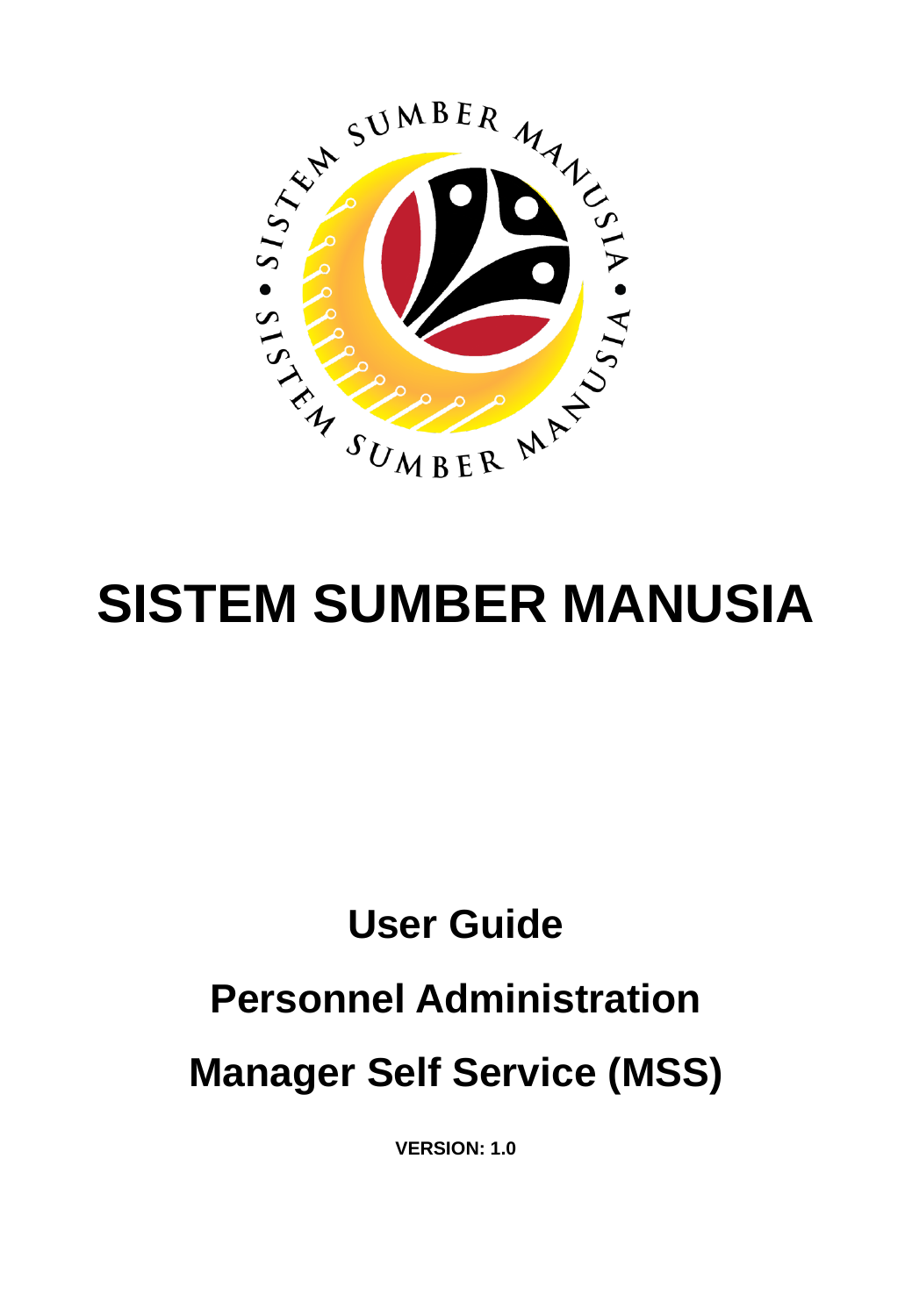

### **PURPOSES**

This user guide acts as a reference for **Sistem Sumber Manusia (SSM) Front-End User** to manage **Personnel Administration.** All Individual names used in this user guide have been created for guidance on using SSM.

Where possible; user guide developers have attempted to avoid using actual Companies and Individuals; any similarities are coincidental.

Changes and updates to the system may lead to updates to the user guide from time to time.

Should you have any questions or require additional assistance with the user guide materials, please contact the **SSM Help Desk.**

### **GLOSSARY**

The following acronyms are used frequently:

| <b>Term</b>    | <b>Meaning</b>                        |
|----------------|---------------------------------------|
| <b>SSM</b>     | Sistem Sumber Manusia                 |
| <b>SAP GUI</b> | SAP Graphical User Interface/Back End |
| <b>FIORI</b>   | <b>Front End/Web Portal</b>           |
| <b>ESS</b>     | <b>Employee Self Service</b>          |
| <b>MSS</b>     | <b>Manager Self Service</b>           |

#### **FURTHER ASSISTANCE**

Should you have any questions or require additional assistance with the user guide materials, please contact **SSM Help Desk** at **+673 238 2227** or e-mail at **ssm.helpdesk@dynamiktechnologies.com.bn**.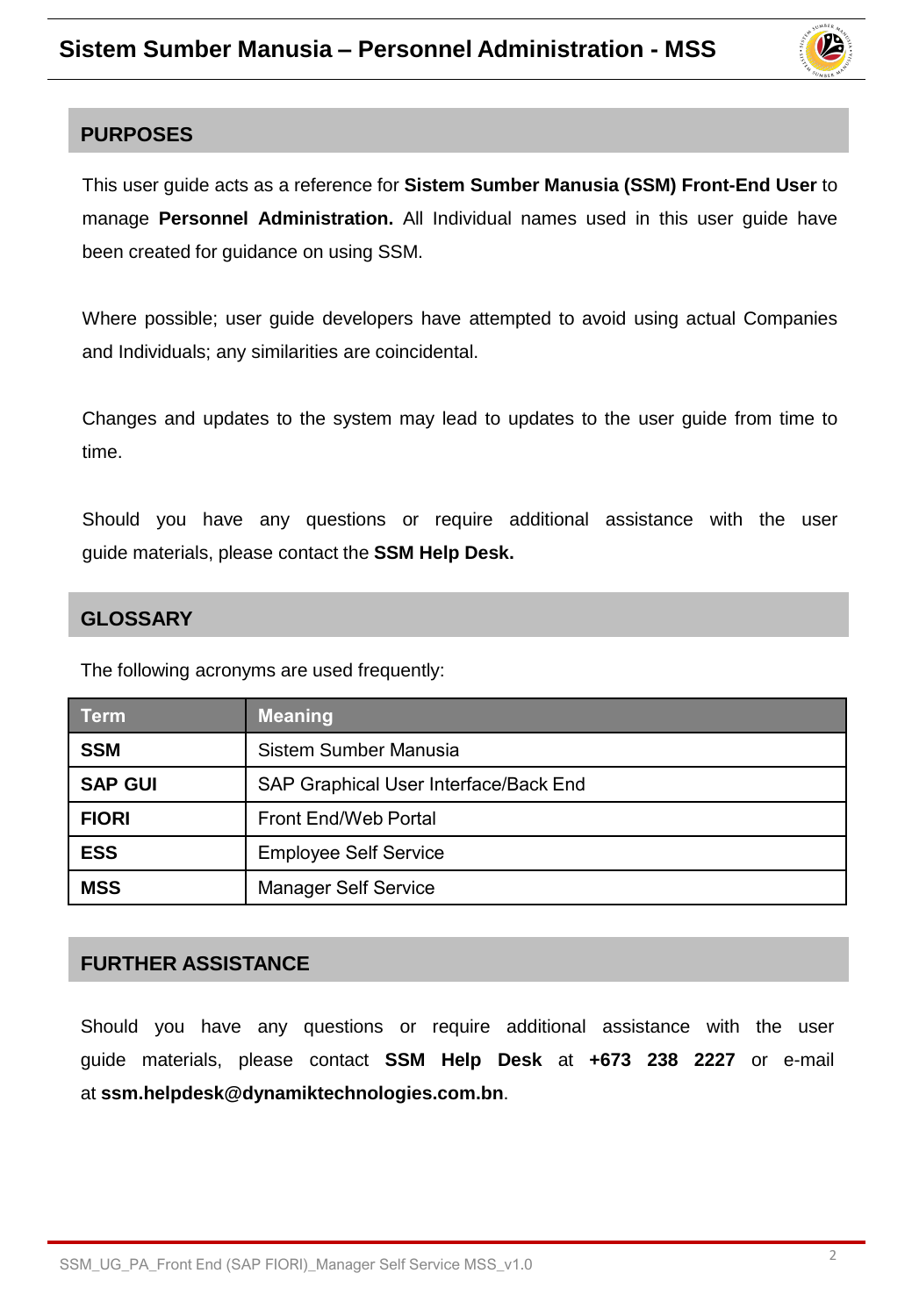

## **Table of Content**

| <b>Topics</b>          | Page |
|------------------------|------|
| Introduction           | 2    |
| <b>Approve Request</b> | 5    |
| <b>Reject Request</b>  | 9    |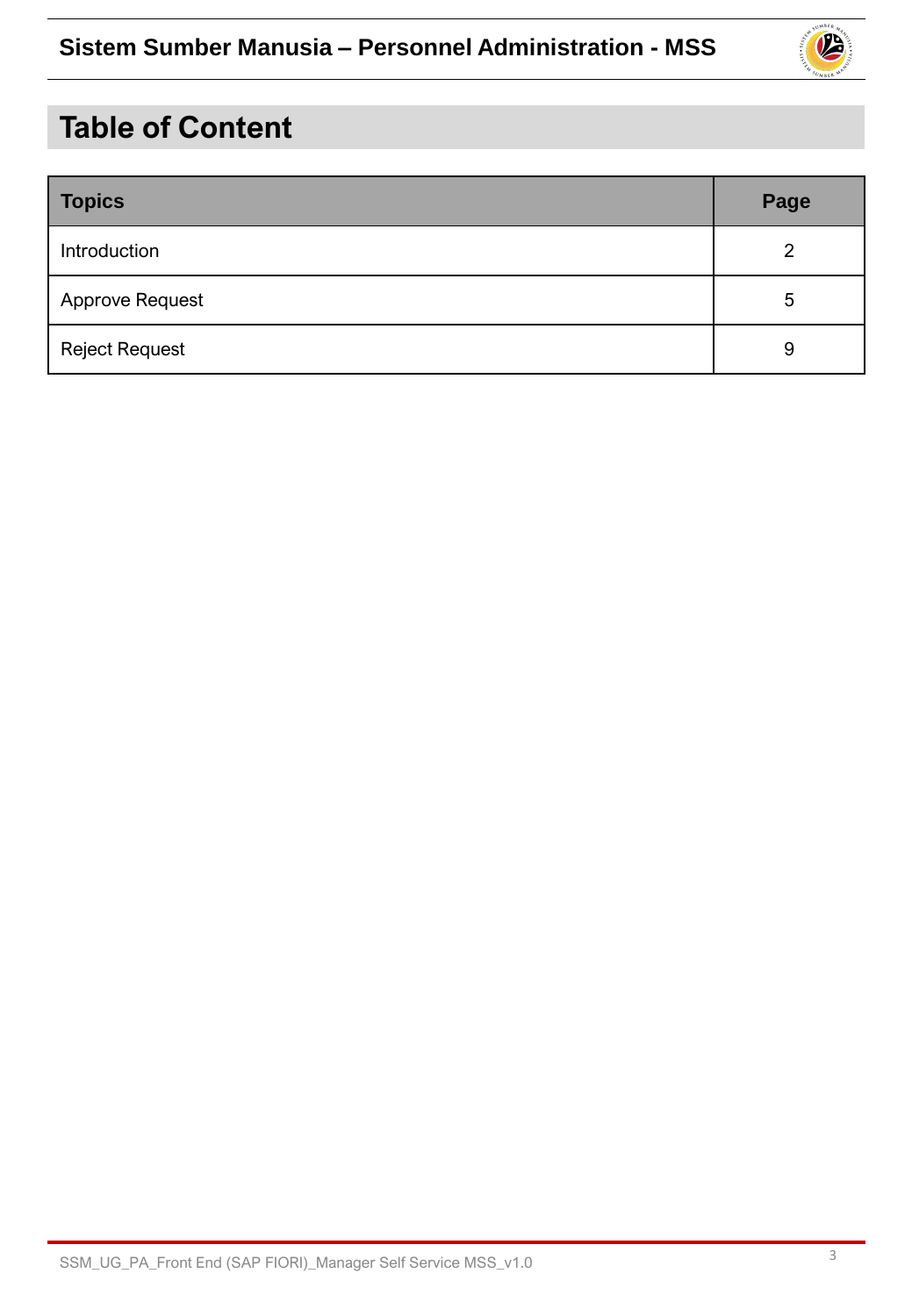

### **Request Status**

The table below shows the **Request Status** used in the SAP FIORI (front-end) system:

| Icon                                                                                      | <b>Name</b> | <b>Purpose</b>                                                    |  |  |
|-------------------------------------------------------------------------------------------|-------------|-------------------------------------------------------------------|--|--|
| <b>POSTED</b>                                                                             | Posted      | The approved information is updated into the<br>system overnight. |  |  |
| The request is sent to HR Administrator for<br><b>SENT</b><br>Sent<br>Approval.           |             |                                                                   |  |  |
| The request is withdrawn (cancelled) by<br><b>WITHDRAWN</b><br>Withdrawn<br>employee.     |             |                                                                   |  |  |
| The request is approved (accepted) by HR<br><b>APPROVED</b><br>Approved<br>Administrator. |             |                                                                   |  |  |
| The request is rejected (declined) by HR<br><b>REJECTED</b><br>Rejected<br>Administrator. |             |                                                                   |  |  |

- All employee have access to the Self-Service system. The access for employee is the Employee Self Service (ESS). The HR Admin have the Manager Self Service (MSS) access. MSS have the authorization to approve or reject request from the employee.
- Certain request for any changes or addition in the employee profile or 'My Profile' will require approval from the HR Administrator. (Please refer to [page 5\)](#page-4-0)
- Submitted request can be approved or rejected by HR Administrator with MSS access and withdrawn by the Employee themselves.
- Approved request information will only be updated into the system overnight.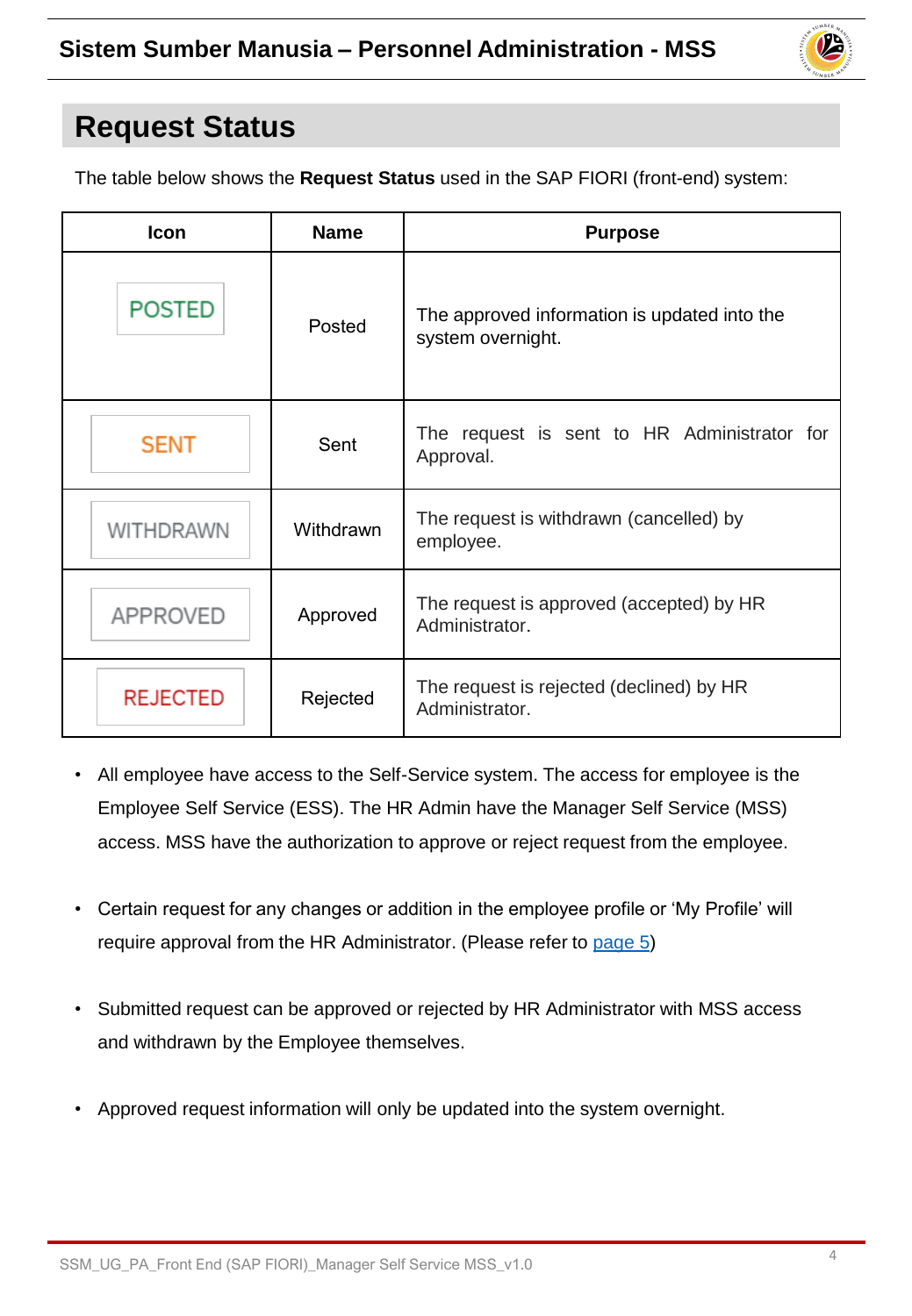

<span id="page-4-0"></span>*Note*: Once the Request has been submitted, information status will change overnight, and some information requires HR approval as stated below:

| <b>No</b> | <b>Employee Data</b>  | <b>Require</b><br><b>Approval by HR</b><br><b>Administrator</b> | <b>Require Approval</b><br>by Department<br><b>Payroll</b><br><b>Administrator</b> | <b>Require</b><br><b>Supporting</b><br><b>Documents</b> |
|-----------|-----------------------|-----------------------------------------------------------------|------------------------------------------------------------------------------------|---------------------------------------------------------|
|           | <b>Personal Data</b>  |                                                                 |                                                                                    |                                                         |
| 2         | <b>IC Number</b>      |                                                                 |                                                                                    |                                                         |
| 3         | <b>Bank Details</b>   | $\mathbf x$                                                     |                                                                                    |                                                         |
| 4         | Dependent Information |                                                                 |                                                                                    |                                                         |
| 5         | Education             |                                                                 |                                                                                    |                                                         |
| 6         | <b>Home Address</b>   |                                                                 |                                                                                    | x                                                       |
| 7         | Email                 | $\mathbf x$                                                     |                                                                                    | $\mathbf x$                                             |
| 8         | <b>Phone Number</b>   | $\mathbf x$                                                     |                                                                                    | $\mathbf x$                                             |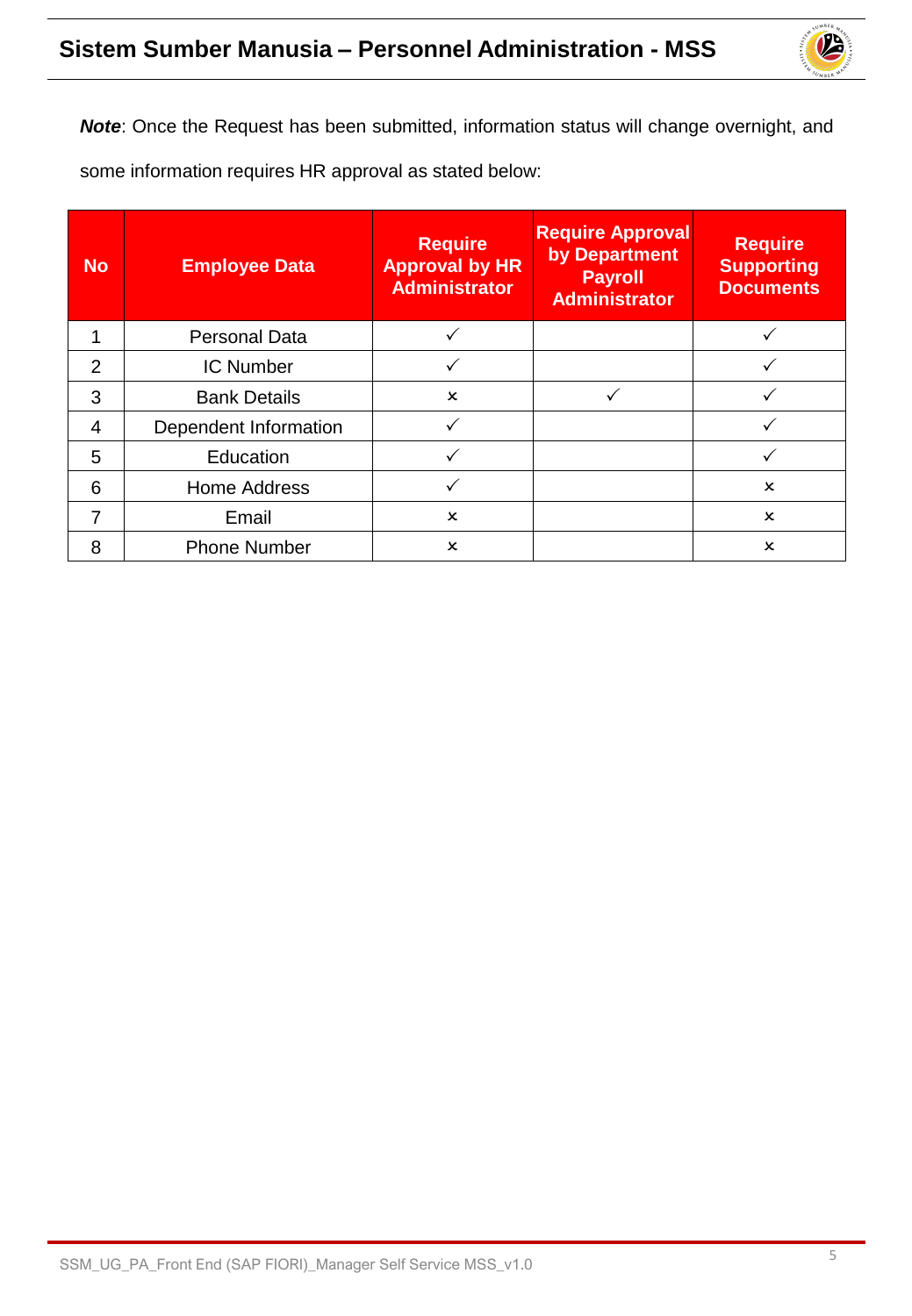### **Sistem Sumber Manusia – Personnel Administration - MSS**



|                        | <b>Front-end User</b>                                                                                                                                                   |
|------------------------|-------------------------------------------------------------------------------------------------------------------------------------------------------------------------|
| <b>APPROVE REQUEST</b> | HR Admin                                                                                                                                                                |
|                        |                                                                                                                                                                         |
| www.ssm.gov.bn         | $\mathbf 1$                                                                                                                                                             |
| SUMBER MANS            | $\overline{2}$<br>01<br>User<br>Password<br>,,,,,,,,<br>3<br>Log On<br><b>Change Password</b><br><b>Forget Password</b><br>Copyright @ 2021 SAP SE All Rights Reserved. |

- 1. Navigate to SSM at [www.ssm.gov.bn](http://www.ssm.com.bn/)
- 2. Enter the User ID (Personnel IC Number) and Password.
- 3. Click on the button to navigate to SSM.

The **MSS Dashboard** page will be displayed.

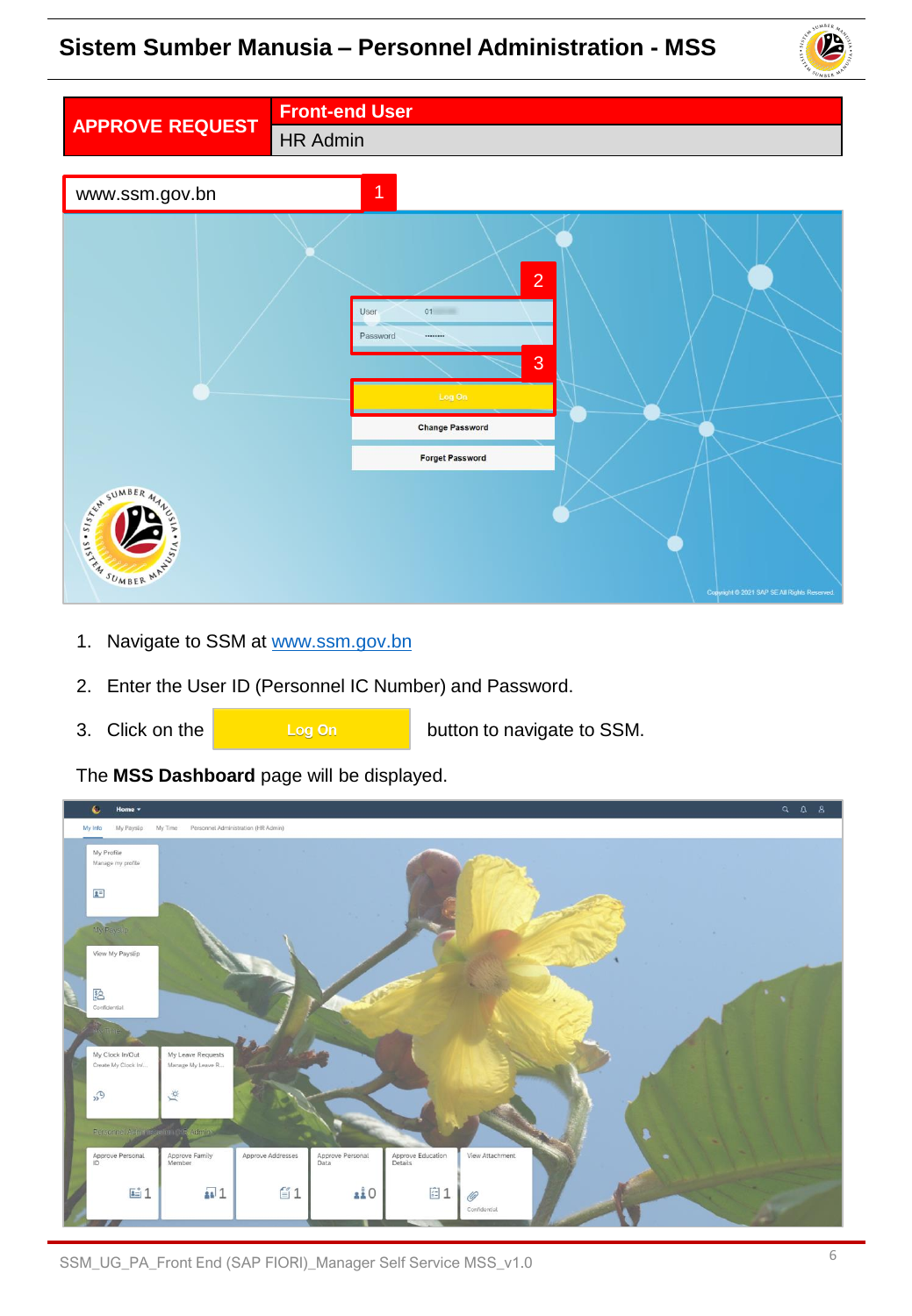



4. Click on **Personal Administration (HR Admin)** tab.

Personal Administration (HR Admin) tiles will be displayed.

| Home $\blacktriangledown$<br>ъ         |                          |                                          |                          |                                                  |                 |     | $\alpha$ | Ω | - 8 |
|----------------------------------------|--------------------------|------------------------------------------|--------------------------|--------------------------------------------------|-----------------|-----|----------|---|-----|
| My Payslip<br>My Info                  | My Time                  | 5<br>Personnel Administration (HR Admin) |                          |                                                  |                 |     |          |   |     |
| Approve Personal<br>ID                 | Approve Family<br>Member | Approve Addresses                        | Approve Personal<br>Data | Approve Education<br>Details                     | View Attachment |     |          |   |     |
| $\overline{\texttt{a}}^{\pm}_{\equiv}$ | 21                       | É                                        | 20                       | $\begin{bmatrix} a \\ c \\ 0 \end{bmatrix}$<br>л | Ø               | . . |          |   |     |
|                                        |                          |                                          |                          |                                                  | Confidential    |     |          |   |     |

*Note*: The number on each tile indicates the number of requests to be approved or rejected according to info-type.

5. Click on **Approve Address** tile.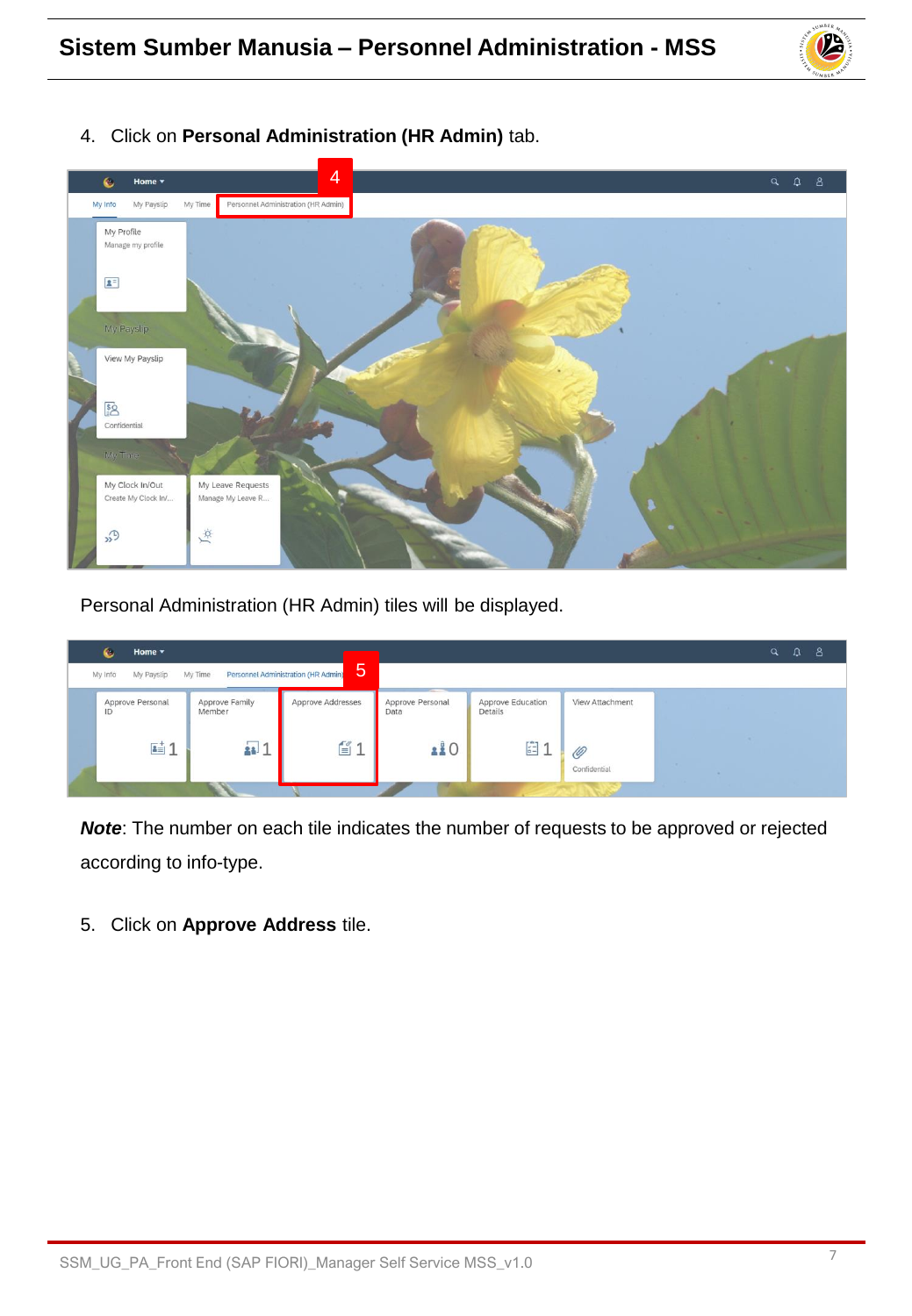

**Address Details** page will be displayed.

|    | <b>Co</b> | Address Approval v                               |                                       |                                      |                                                    |                            |                   | $Q Q Q B$ |  |
|----|-----------|--------------------------------------------------|---------------------------------------|--------------------------------------|----------------------------------------------------|----------------------------|-------------------|-----------|--|
|    |           | List of Req. to Process                          |                                       |                                      | Address Details                                    |                            |                   |           |  |
|    |           | $\mathsf Q$<br>$\overline{\mathbf{Y}}$<br>Search |                                       | DAYANG HAJAH FAUZIAH BINTI HAJI TAHA |                                                    |                            |                   |           |  |
|    |           | DAYANG HAJAH FAUZIAH BINTI<br><b>HAJI TAHA</b>   | IC Number: 01123149                   |                                      |                                                    |                            |                   |           |  |
|    |           | IC Num: 01123149                                 |                                       |                                      |                                                    |                            |                   |           |  |
|    |           | P000000611                                       | Ø                                     | 目                                    |                                                    |                            |                   |           |  |
|    |           | Request Date: 11 May 2021                        |                                       |                                      |                                                    |                            |                   |           |  |
|    |           |                                                  | <b>Information Details</b>            |                                      |                                                    |                            |                   |           |  |
|    |           |                                                  | New Value                             |                                      | Old Value                                          |                            |                   |           |  |
|    |           |                                                  |                                       | Address Type: Home Address           |                                                    | Address Type: Home Address |                   |           |  |
|    |           |                                                  | Street and House Num: No 7, Spg 32-37 |                                      | Street and House Num: Jalan Mawar                  |                            |                   |           |  |
|    |           |                                                  | Postal Code / City: BB3713            | 2nd Address Line: Kg Anggerek Desa   | 2nd Address Line: 39<br>Postal Code / City: AB1225 |                            |                   |           |  |
|    |           |                                                  |                                       | City: Bandar Seri Begawan            |                                                    | City: Belait               |                   |           |  |
|    |           |                                                  | District: Belait                      |                                      | District: Belait                                   |                            |                   |           |  |
|    |           |                                                  |                                       | Country: Brunei Darussalam           |                                                    | Country: Brunei Darussalam |                   |           |  |
|    |           |                                                  | Distance in Km: 0.000                 |                                      | Distance in Km: 23.000                             |                            |                   |           |  |
|    |           |                                                  | Government housing: No                |                                      | Government housing: Yes                            |                            |                   |           |  |
|    |           |                                                  |                                       |                                      |                                                    |                            |                   |           |  |
|    |           |                                                  |                                       |                                      |                                                    |                            |                   |           |  |
|    |           |                                                  |                                       |                                      |                                                    |                            |                   |           |  |
|    |           |                                                  |                                       |                                      |                                                    |                            |                   |           |  |
|    |           |                                                  |                                       |                                      |                                                    |                            |                   |           |  |
|    |           |                                                  |                                       |                                      |                                                    |                            | $6\overline{6}$   |           |  |
|    |           |                                                  |                                       |                                      |                                                    |                            |                   |           |  |
|    |           |                                                  |                                       |                                      |                                                    |                            | Approve<br>Reject |           |  |
|    |           |                                                  |                                       |                                      |                                                    |                            |                   |           |  |
|    |           |                                                  |                                       |                                      |                                                    |                            |                   |           |  |
| 6. |           | Approve<br>Click on                              | button.                               |                                      |                                                    |                            |                   |           |  |

### **Confirmation of Approval** message will appear.

| Confirmation of Approval                                                                     |
|----------------------------------------------------------------------------------------------|
| Are you sure you want to Approve these changes for DAYANG HAJAH FAUZIAH BINTLUAJI TAHA?<br>⇁ |
| Cancel                                                                                       |
|                                                                                              |

7. Click on  $\left[$  Approve  $\right]$  button.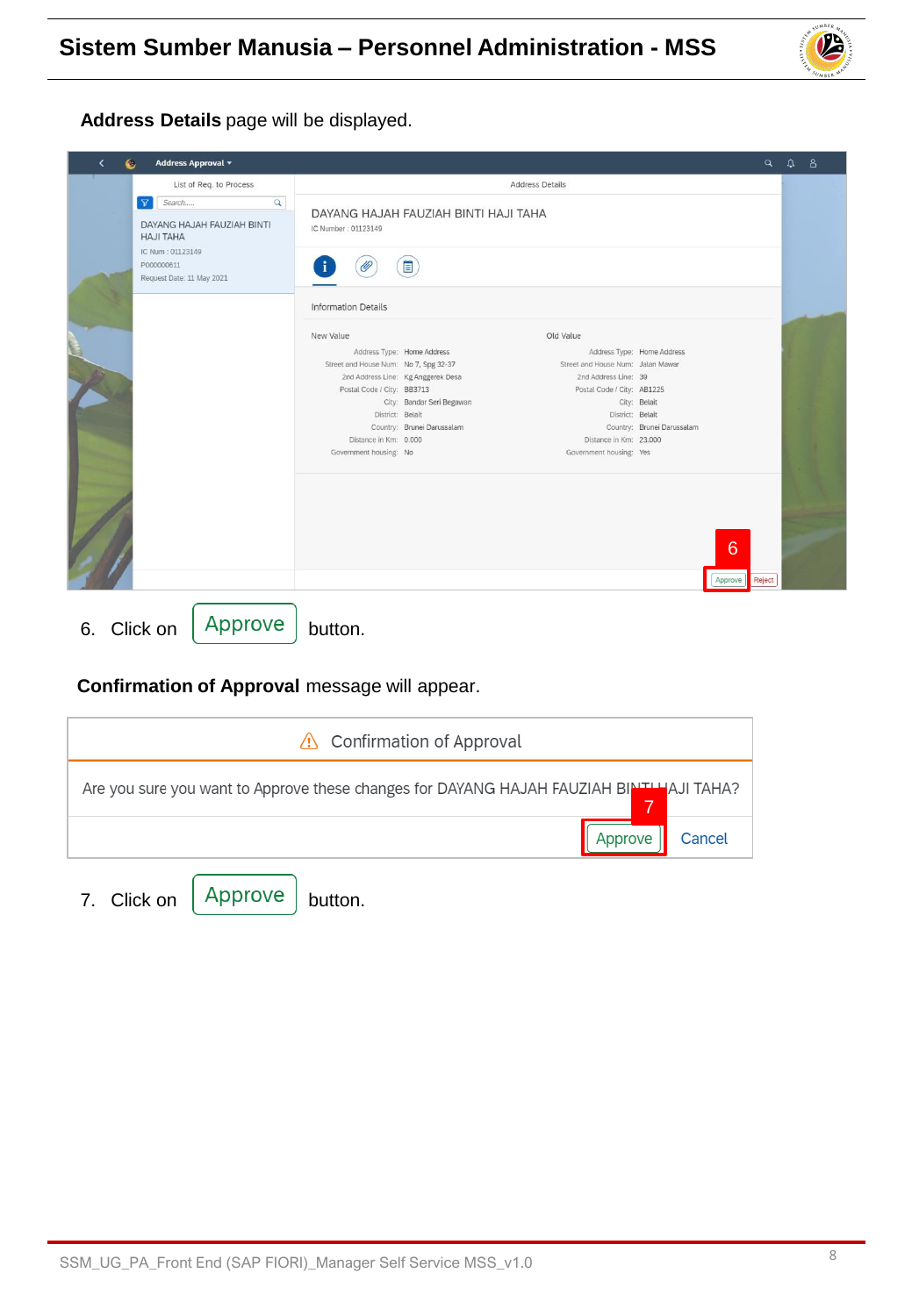

**Address Details** page will be displayed.

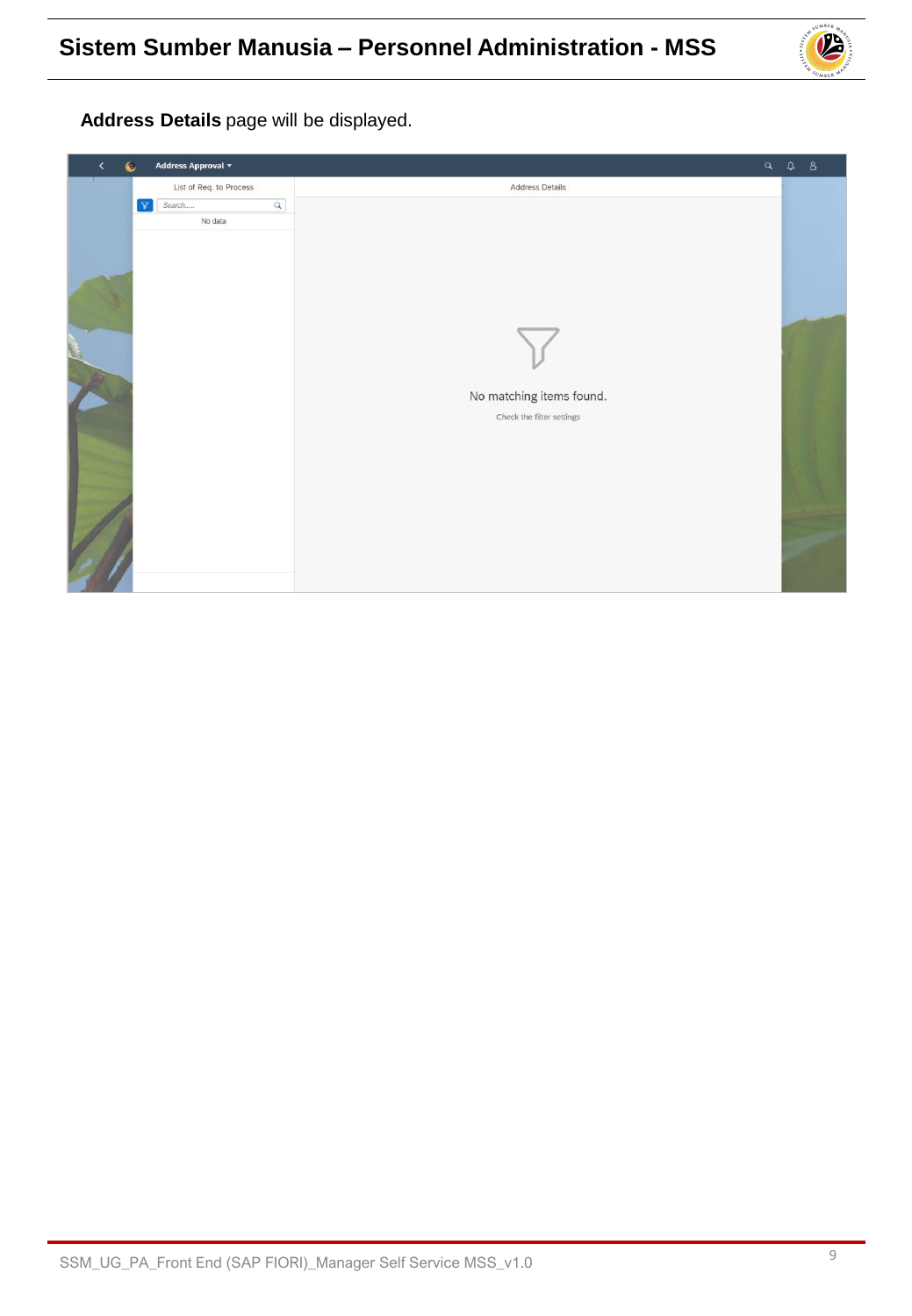### **Sistem Sumber Manusia – Personnel Administration - MSS**



|                       | <b>Front-end User</b>                                                                                                                                          |
|-----------------------|----------------------------------------------------------------------------------------------------------------------------------------------------------------|
| <b>REJECT REQUEST</b> | HR Admin                                                                                                                                                       |
|                       |                                                                                                                                                                |
| www.ssm.gov.bn        | $\overline{1}$                                                                                                                                                 |
| SEA SUMBER MANAGEMENT | $\overline{2}$<br>01<br>User<br>Password<br><br>3<br>Log On<br><b>Change Password</b><br><b>Forget Password</b><br>Copyright @ 2021 SAP SE All Rights Reserved |

- 1. Navigate to SSM at [www.ssm.gov.bn](http://www.ssm.com.bn/)
- 2. Enter the User ID (Personnel IC Number) and Password.
- 

3. Click on the **button** to navigate to SSM

Home  $\star$  $Q$   $Q$   $B$  $\epsilon$ My Info My My Profile ade my profili  $\mathbf{R}^{\pm}$ View My Payslip \$<sub>8</sub> My Clock In/Out<br>Create My Clock In My Leave Requests<br>Manage My Leave R...  $\Omega$  $\ddot{\alpha}$ Approve Famil<br>Member Approve E<br>Details  $\Xi$ <sup>1</sup>  $231$  $\stackrel{f''}{=} 1$  $280$  $\left[\begin{smallmatrix} a & b \\ c & d \end{smallmatrix}\right]$  1

The **Dashboard** page will appear.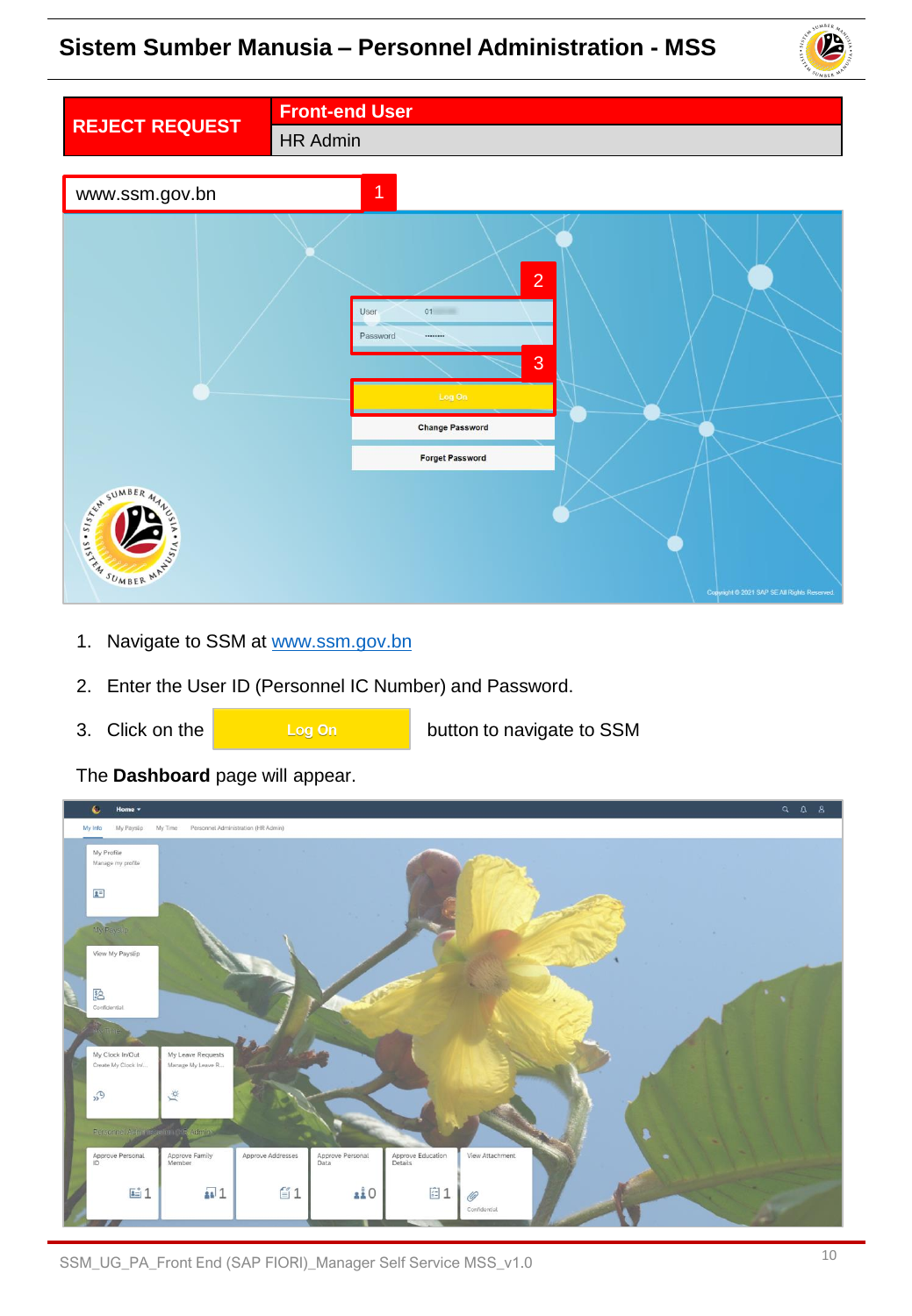



4. Click on **Personal Administration (HR Admin)** tab.

Personal Administration (HR Admin) tiles will be displayed.



*Note*: The number on each tile indicates the number of requests to be approved or rejected according to info-type.

5. Click on **Approve Personal ID** tile.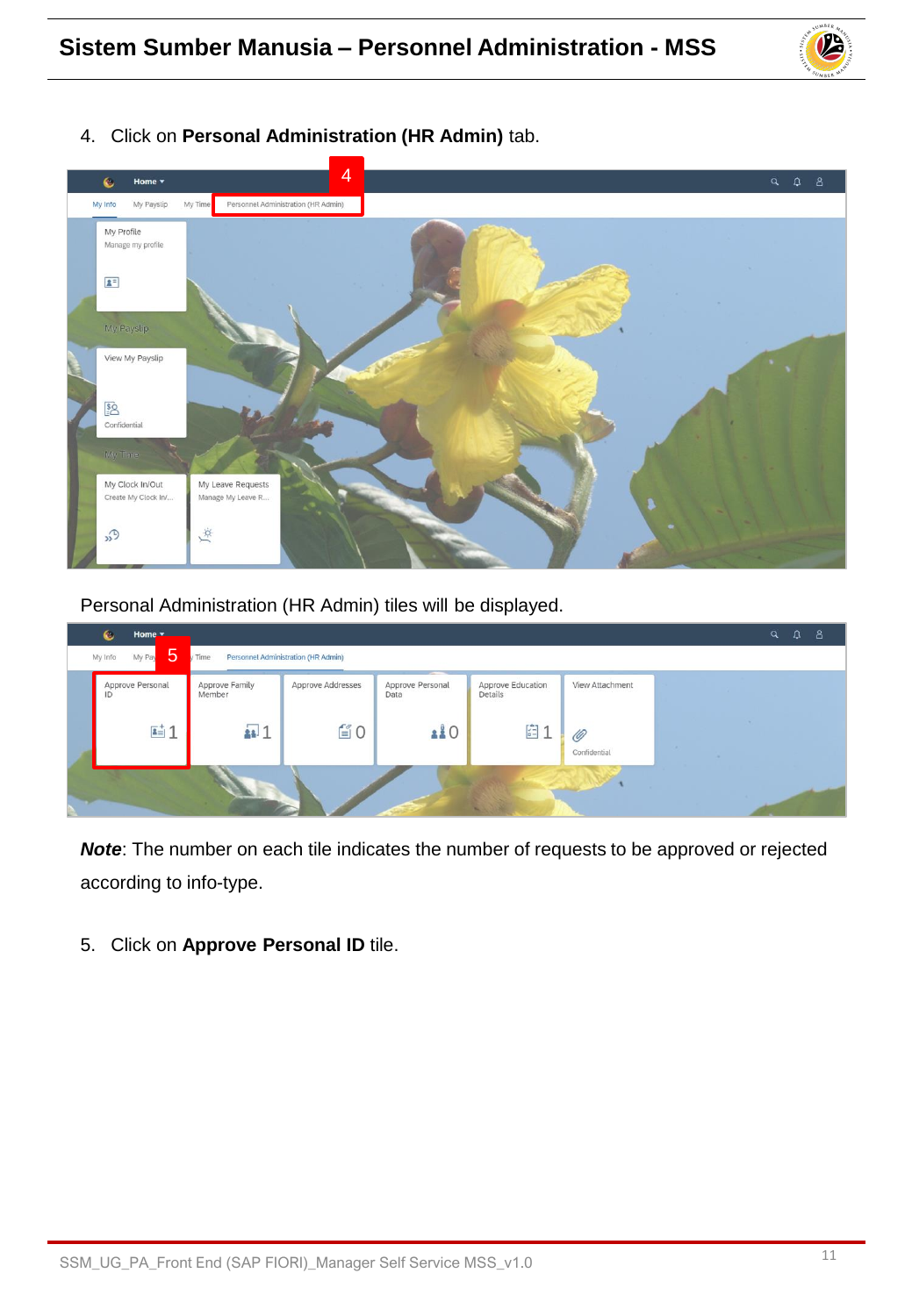

**Personal ID Details** page will be displayed.

| <b>Co</b> | Personal ID Approval v                                                                     |                                                            |                                     |                           |                                     |                   | $Q Q Q B$ |  |
|-----------|--------------------------------------------------------------------------------------------|------------------------------------------------------------|-------------------------------------|---------------------------|-------------------------------------|-------------------|-----------|--|
|           | List of Req. to Process                                                                    |                                                            |                                     | Personal ID Details       |                                     |                   |           |  |
|           | $\triangledown$<br>$\mathsf Q$<br>Search<br>DAYANG HAJAH FAUZIAH BINTI<br><b>HAJI TAHA</b> | DAYANG HATAH FAUZIAH BINTI HAJI TAHA<br>IC Number: 01<br>6 |                                     |                           |                                     |                   |           |  |
|           | IC Num: 01123149<br>P000000612<br>Request Date: 11 May 2021                                | j.                                                         | $\blacksquare$                      |                           |                                     |                   |           |  |
|           |                                                                                            | <b>Information Details</b>                                 |                                     |                           |                                     |                   |           |  |
|           |                                                                                            | New Value                                                  |                                     | Old Value                 |                                     |                   |           |  |
|           |                                                                                            | ID Type: IC                                                |                                     | ID Type: IC               |                                     |                   |           |  |
|           |                                                                                            | ID Number: 01123149                                        |                                     | ID Number: 01123149       |                                     |                   |           |  |
|           |                                                                                            |                                                            | Author: Administrator               |                           | Author: Administrator               |                   |           |  |
|           |                                                                                            |                                                            | Date of Issue: 01 January 2020      |                           | Date of Issue: 01 January 2020      |                   |           |  |
|           |                                                                                            |                                                            | Valid to: 31 December 2031          |                           | Valid to: 31 December 10000         |                   |           |  |
|           |                                                                                            | Place of Issue: Brunei-Muara                               |                                     | Place of Issue: Temburong |                                     |                   |           |  |
|           |                                                                                            | IC Colour: Kuning                                          | Country of Issue: Brunei Darussalam | IC Colour: Kuning         | Country of Issue: Brunei Darussalam |                   |           |  |
|           |                                                                                            |                                                            |                                     |                           |                                     |                   |           |  |
|           |                                                                                            |                                                            |                                     |                           |                                     |                   |           |  |
|           |                                                                                            |                                                            |                                     |                           |                                     |                   |           |  |
|           |                                                                                            |                                                            |                                     |                           |                                     |                   |           |  |
|           |                                                                                            |                                                            |                                     |                           |                                     |                   |           |  |
|           |                                                                                            |                                                            |                                     |                           |                                     |                   |           |  |
|           |                                                                                            |                                                            |                                     |                           |                                     |                   |           |  |
|           |                                                                                            |                                                            |                                     |                           |                                     |                   |           |  |
|           |                                                                                            |                                                            |                                     |                           |                                     |                   |           |  |
|           |                                                                                            |                                                            |                                     |                           |                                     | Reject<br>Approve |           |  |

6. Click on **Attachments** icon.

**Attachments** page will be displayed.

| $\bullet$<br>ı | Personal ID Approval v                                                               |                                                                             |                | $Q Q Q B$ |  |
|----------------|--------------------------------------------------------------------------------------|-----------------------------------------------------------------------------|----------------|-----------|--|
|                | List of Req. to Process                                                              | Personal ID Details                                                         |                |           |  |
|                | $\Delta$<br>Search<br>$\mathbf{Q}$<br>DAYANG HAJAH FAUZIAH BINTI<br><b>HAJI TAHA</b> | DAYANG HAJAH FAUZIAH BINTI HAJI TAHA<br>IC Number: 01123149                 |                |           |  |
|                | IC Num: 01123149<br>P000000612<br>Request Date: 11 May 2021                          | $\left( \blacksquare \right)$<br>$\mathbf{i}$                               |                |           |  |
|                |                                                                                      | <b>Tap to Download</b><br>File Size<br>Type<br>File Name<br>Document Type   | $\overline{7}$ |           |  |
|                |                                                                                      | Identity Card (IC)<br>application/pdf<br>42 KB<br>P000000612_001_110328.pdf |                |           |  |
|                |                                                                                      |                                                                             | 8              |           |  |
|                |                                                                                      | Approve                                                                     | Reject         |           |  |

- 7. Click on the attachment to view its content.
- 8. Click Reject button.